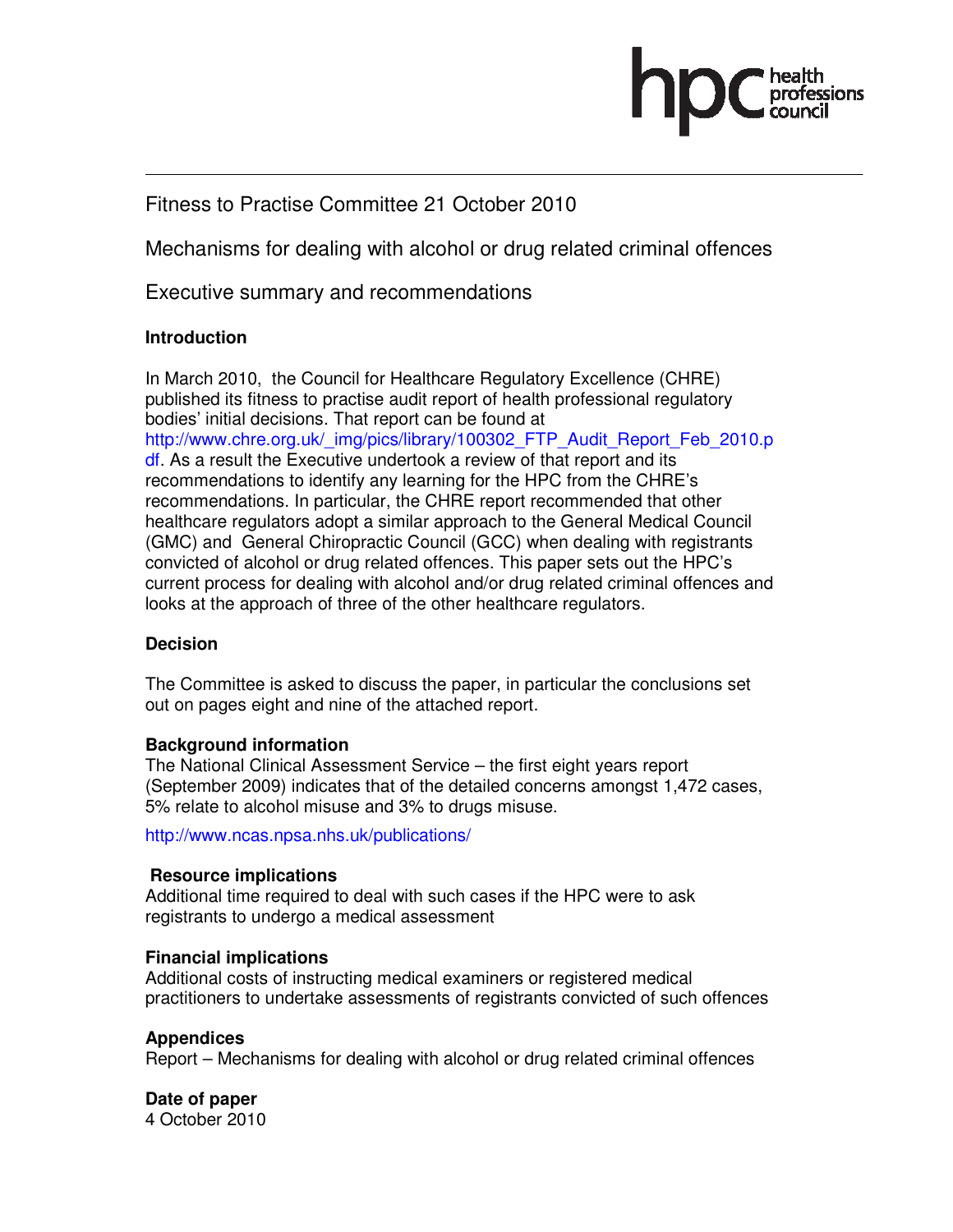

### **Mechanisms for dealing with alcohol or drug related criminal offences**

#### **1.0 Introduction**

- 1.1 This paper provides information about how the HPC and other health regulators deal with cases of registrants who have been convicted or cautioned by the Police for alcohol and/or drug related offences.
- 1.2 On 1 March 2010, CHRE published its fitness to practise audit report of health professional regulatory bodies' initial decisions. As a result the Executive undertook a review of that report and its recommendations to identify any learning for the HPC from the CHRE's recommendations. On 25 March 2010, Council considered HPC's response to CHRE's report and instructed the Executive to proceed with the recommendations and to provide progress reports to future meetings of the Fitness to Practise committee. This paper deals with the recommendation to adopt as far as appropriate the practice of routine medical examinations of registrants who are convicted of drink driving or drug offences and forms part of the Fitness to Practise work plan 2010-2011.
- 1.3 CHRE comment at page 9, paragraph 3.11 of their initial decision report:

'Many of these health and performance concerns would not have come to the attention of the GMC if it did not routinely test convicted doctors for evidence of addiction' and at paragraph 3.12 that 'We understand that all applicants for registration with the GCC with a conviction for drink driving or possession of drugs are asked by the Registrar to undergo a psychiatric assessment and relevant laboratory tests, no matter how long prior to the application the offence occurred and (sic) once registered, convictions or complaints about use of alcohol or drugs are considered by the Investigating Committee, which always asks the respondent to undergo the assessment/tests.'

CHRE say that 'this is a significant tool, which identifies underlying health difficulties that may pose a risk to the public and that (sic) we think that other regulators should consider adopting this practice.'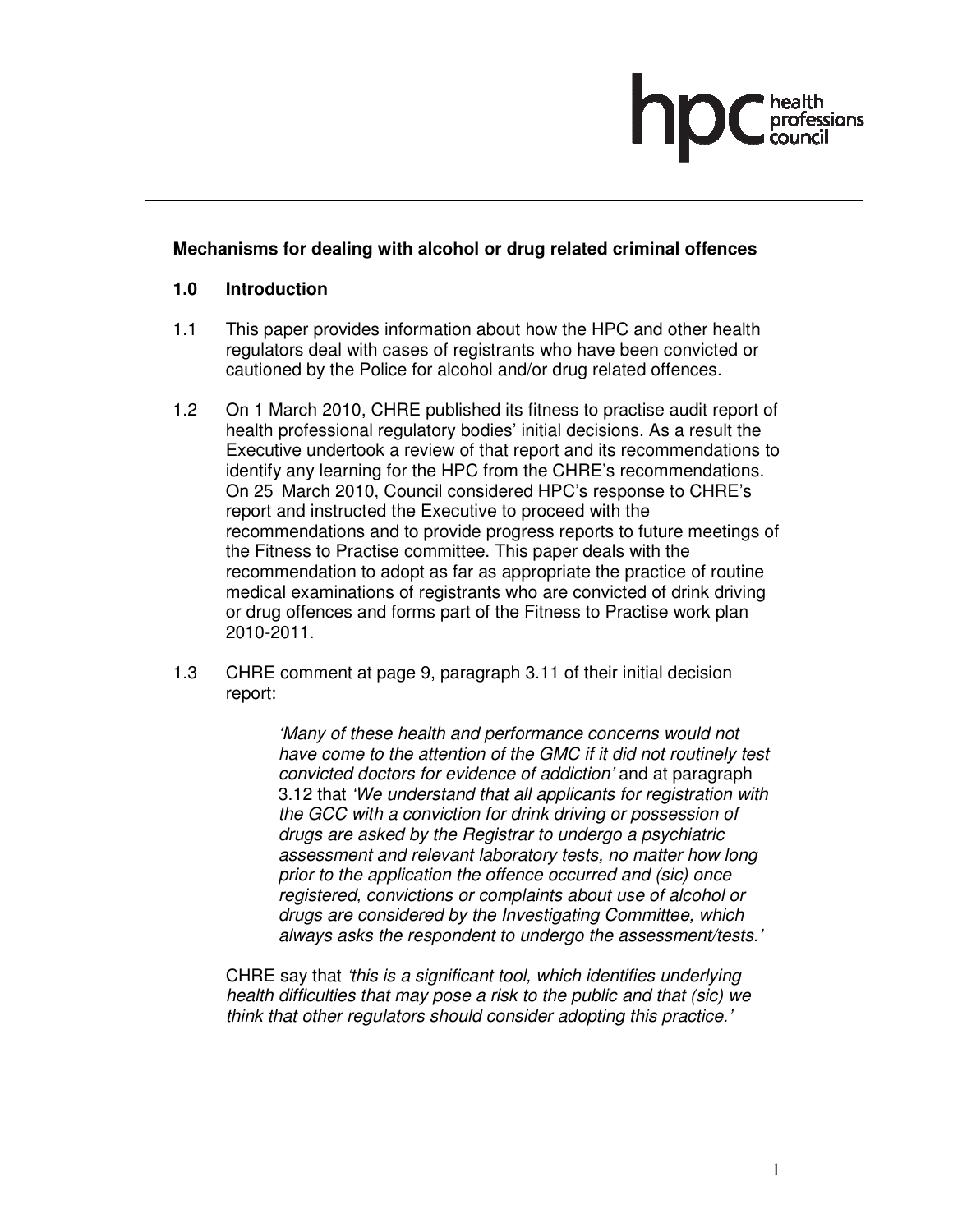1.4 This report sets out the process adopted by three other health regulators, the General Medical Council (GMC), the General Chiropractic Council (GCC) and the Nursing and Midwifery Council (NMC). These three healthcare regulators have been specifically considered as they all require registrants to undergo some form of medical examination if convicted or cautioned for an alcohol or drug related offence.

### **2.0 The HPC's current process**

- 2.1 All referrals to the Fitness to Practise Department that concern a criminal conviction or Police Caution for alcohol or drug related offence are dealt with through either the fitness to practise or self referrals process and the matter will usually be considered by a panel of the Investigating Committee or Registration Committee.
- 2.2 If the HPC is notified that a registrant has been convicted or cautioned of any criminal offence the matter is dealt with under Article 22 (1) of the Health Professions Order 2001 (the 2001 Order) and will be considered by a Panel of the HPC's Investigating Committee for them to determine whether or not there is a case to answer.
- 2.3 If the HPC is notified of a conviction or caution for any criminal offence by the registrant concerned then the matter is usually dealt with as a registration issue in line with the HPC's health and character policy, which states that the matter will be considered by a panel of HPC's Registration Committee who would then make a recommendation about whether the matter should be referred to the fitness to practise process or not.
- 2.4 There is currently no requirement for a registrant to undergo a health assessment prior to either a self referral or fitness to practise case being considered by the Investigating or Registration Committee in these types of alcohol and/or drug related cases. There is currently no policy or legislative provision that allows for this.

# **3.0 Cases received**

3.1 Between 1 April 2009 and 31 March 2010, the Fitness to Practise Department received 26 cases that related to alcohol and/or drug related criminal convictions or cautions. The table below provides more detail about these 26 cases: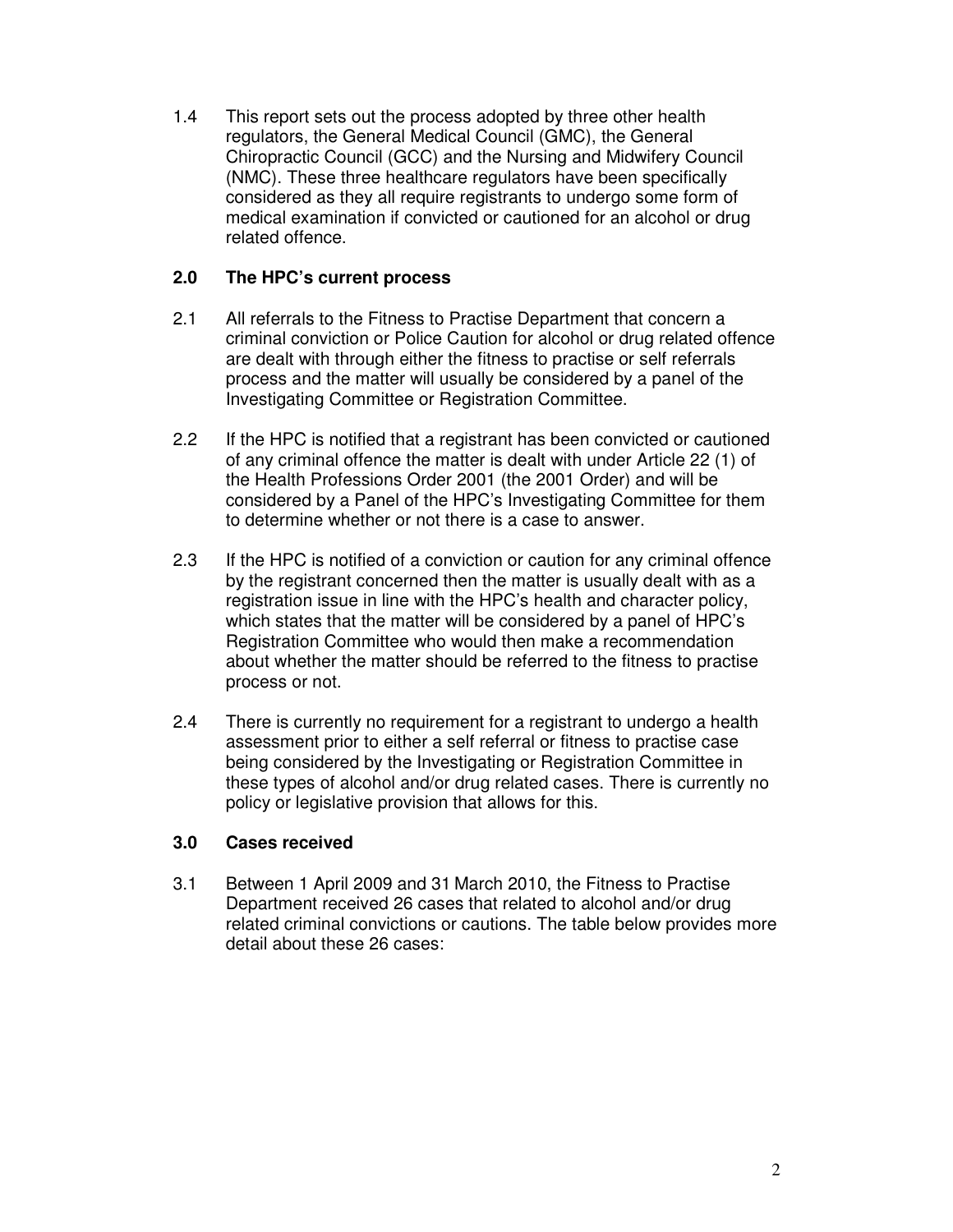| <b>Profession</b>                     | Driving with<br>excess | <b>Possession</b><br>of class A | Possession of | <b>Possession</b><br>of class A<br>and class B |       |
|---------------------------------------|------------------------|---------------------------------|---------------|------------------------------------------------|-------|
|                                       | alcohol                | drugs                           | class B drugs | drugs                                          | Total |
| <b>Biomedical</b><br><b>Scientist</b> | $\Omega$               | 0                               |               | 0                                              |       |
| Chiropodist/<br>podiatrist            | 2                      |                                 |               | 0                                              | 4     |
| <b>Dietitian</b>                      |                        | 0                               | 0             | 0                                              |       |
| Occupational<br>therapist             |                        | 0                               | $\Omega$      | 0                                              |       |
| Operating<br>department               |                        |                                 |               |                                                |       |
| practitioner                          |                        | 0                               | $\Omega$      |                                                | 2     |
| Paramedic                             | 3                      |                                 | 0             | 0                                              | 4     |
| Physiotherapist                       | 5                      | 0                               |               | 0                                              | 6     |
| <b>Practitioner</b><br>psychologist   | $\Omega$               | 0                               | 0             |                                                |       |
| Radiographers                         | 4                      |                                 |               | 0                                              | 6     |
| Total                                 | 17                     | 3                               | 4             | 2                                              | 26    |

### **4.0 Decisions that have been made in these cases**

4.1 In ten cases, panels of the Investigating Committee determined that there was 'no case to answer.' Thirteen of these cases were referred to the Conduct and Competence Committee and one case to the Health Committee. One case was closed prior to proceeding to an Investigating Committee as it was found that the matter had already been considered as a self referral through the HPC's health and character policy. One case is due to be considered by the Investigating Committee shortly.

| <b>Allegation details</b> | Case<br>closed -<br>no case<br>to<br>answer | Case<br>closed | Conduct<br>and<br>Competence<br><b>Committee</b> | <b>Health</b><br><b>Committee</b> | Investigating<br>Committee -<br><b>Pre-ICP</b> | Total        |
|---------------------------|---------------------------------------------|----------------|--------------------------------------------------|-----------------------------------|------------------------------------------------|--------------|
| Driving with              |                                             |                |                                                  |                                   |                                                |              |
| excess alcohol            | 6                                           |                | 8                                                |                                   |                                                | 17           |
| <b>Possession of</b>      |                                             |                |                                                  |                                   |                                                |              |
| class A drugs             |                                             | 0              | 2                                                | 0                                 | O                                              | 3            |
| Possession of             |                                             |                |                                                  |                                   |                                                |              |
| class B drugs             | 2                                           | 0              | 2                                                | 0                                 | 0                                              | 4            |
| Possession of             |                                             |                |                                                  |                                   |                                                |              |
| class A and               |                                             |                |                                                  |                                   |                                                |              |
| class B drugs             |                                             | 0              |                                                  | 0                                 |                                                | $\mathbf{c}$ |
| Total                     | 10                                          |                | 13                                               |                                   |                                                | 26           |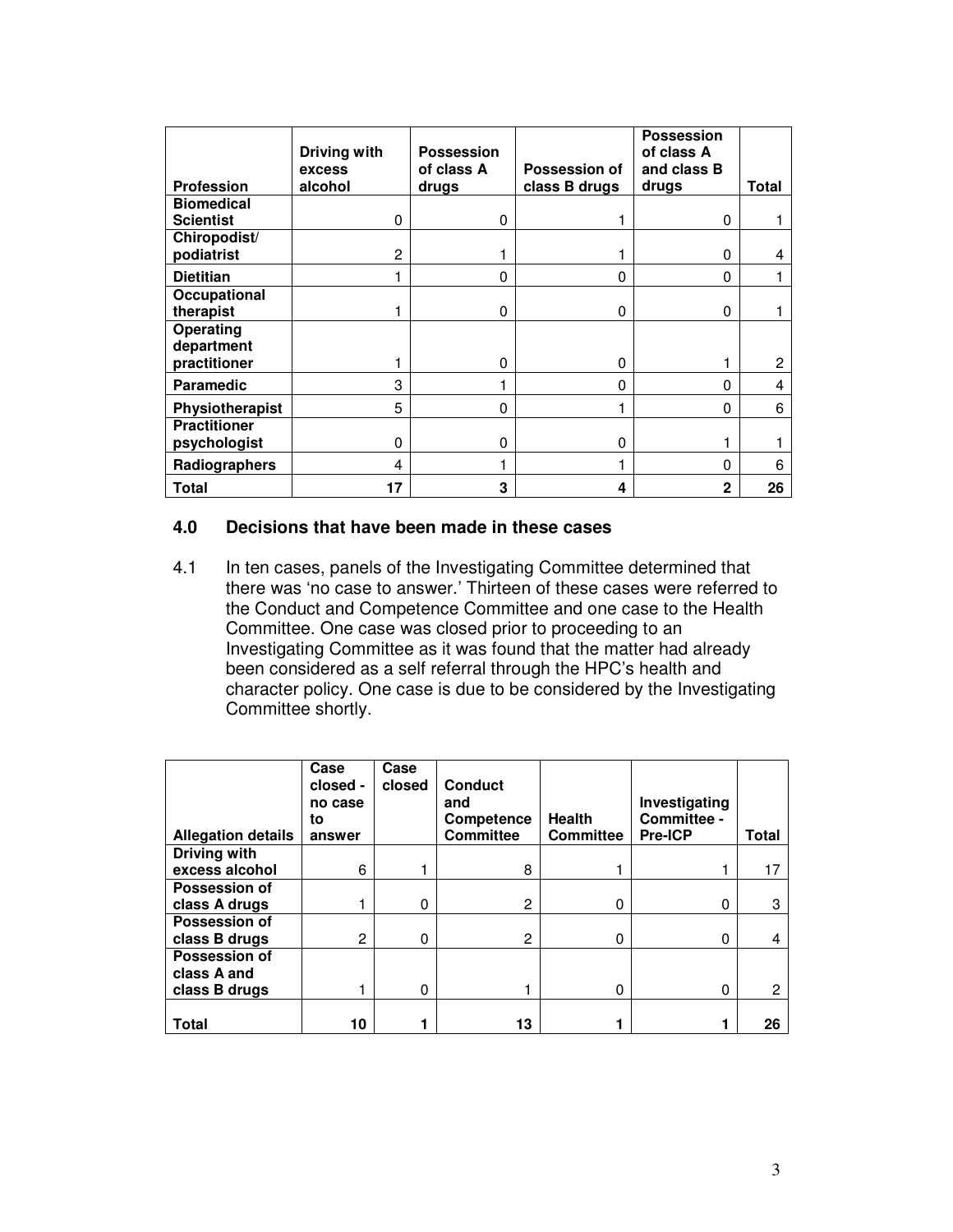| <b>Current remit:</b>                   | <b>Current status:</b>                                                                           |  |  |
|-----------------------------------------|--------------------------------------------------------------------------------------------------|--|--|
| <b>Conduct and Competence Committee</b> | X 4 cases not yet ready to fix for final<br>hearing                                              |  |  |
|                                         | X 4 cases listed for final hearing<br>within the next 4 months (between<br>Sept 2010 - Jan 2011) |  |  |
|                                         | X 1 case ready to fix – being listed                                                             |  |  |
|                                         | X 1 case – one year caution at final<br>hearing                                                  |  |  |
|                                         | X 1 case – two year caution at final<br>hearing                                                  |  |  |
|                                         | X 1 case – nine month suspension at<br>final hearing                                             |  |  |
|                                         | X 1 case – 12 month suspension at<br>final hearing                                               |  |  |
| <b>Health Committee</b>                 | X 1 case listed for final hearing in Jan<br>2011                                                 |  |  |

The current status of the 14 referred cases is set out below:

### **5.0 Self referral cases received**

5.1 Between 1 April 2009 and 31 March 2010, the HPC received 21 self referrals from registrants that related to drink drive and/or drug related criminal offences. Eight of these cases were referred into the fitness to practise process. Nine cases were closed by a Registration panel and four cases were closed off in line with the HPC's health and character policy. Of the eight cases that were referred into the fitness to practise process, five of these are included in the 26 cases referred to above.

# **6.0 What does the Health Professions Order 2001 provide for?**

6.1 There is no provision in the 2001 Order to compel registrants to undergo a health assessment or produce medical documents in these types of cases. Article 25 of the Order) provides that:

> 'For the purpose of assisting them in carrying out functions in respect of fitness to practise, a person authorised by the Council may require any person **(other than the person concerned)** who in his opinion is able to supply information or produce any document which appears relevant to the discharge of any such function, to supply such information or produce such a document.'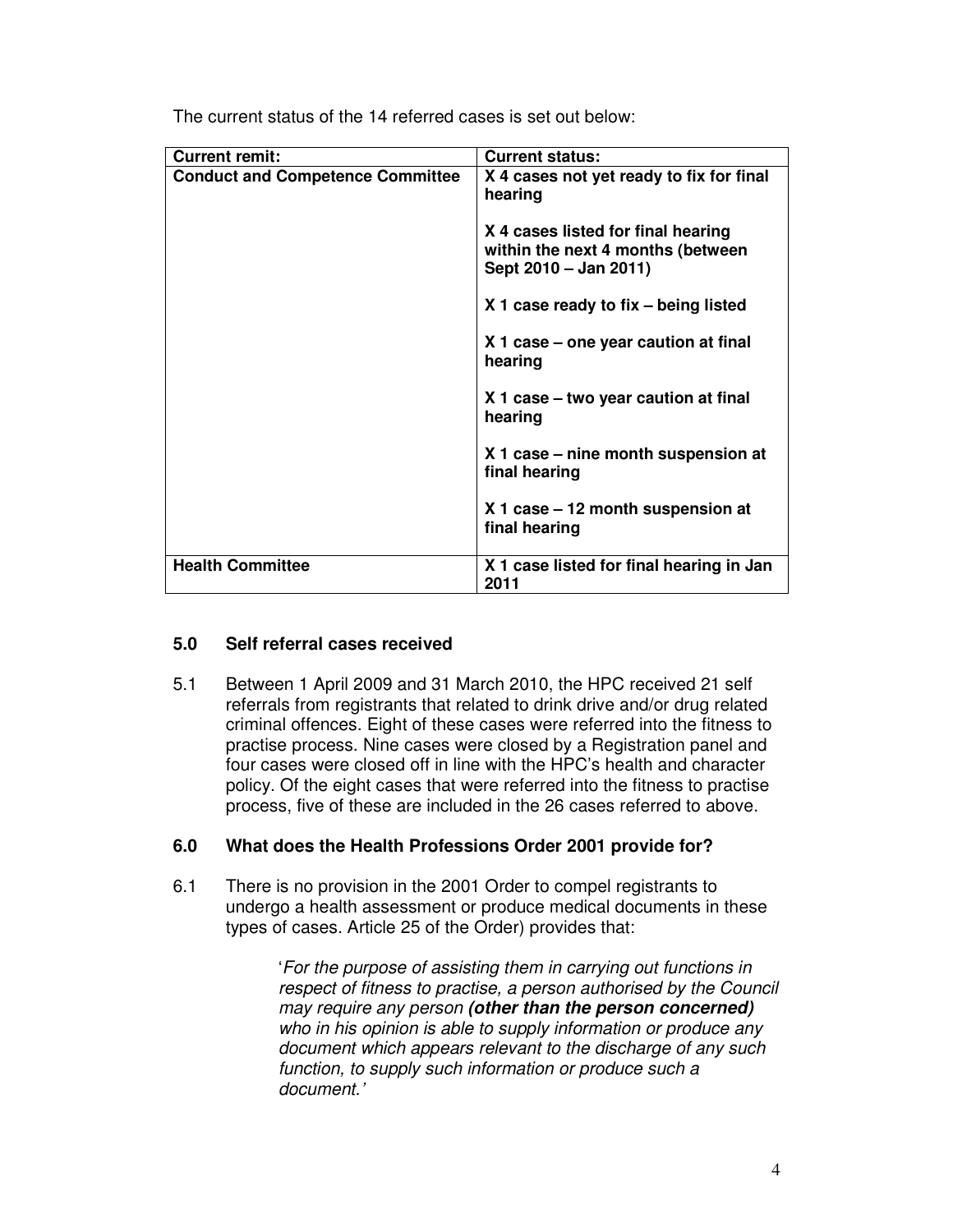It is important to recognise here that the only person who can not be ordered to provide information or documents is the registrant concerned.

- 6.2 Any Investigating Committee panel may ask for a medical assessor to be present at the panel to give specific medical advice to the panel on the case concerned, where that panel feels they would not be able to make a decision without such advice. However, the Investigating Committee do not have any powers to ask that medical assessor to undertake a medical assessment of the registrant concerned, they can only consider the documentation alone (see Assessors and Experts Practice Note – October 2009).
- 6.3 Only the Health Professions Council (Health Committee) (Procedure) Rules 2003 (incorporating amendments made up to  $1<sup>st</sup>$  July 2009) allows for that Committee to invite a registrant to undergo a medical examination. The majority of fitness to practise cases involving criminal convictions or Police Cautions for alcohol or drug related offences are dealt with by the Conduct and Competence Committee due to the type of allegation. Article 22(1) of the Health Professions Order 2001 sets out the types of fitness to practise allegations the HPC can consider. Specifically Article 22 (1) (a) (iii) states:

'This article applies where any allegation is made against a registrant to the effect that  $-$ 

- (a) his fitness to practise is impaired by reason of  $-$ 
	- (iii) a conviction or caution in the United Kingdom for a criminal offence, or a conviction elsewhere for an offence which, if committed in England and Wales, would constitute a criminal offence'
- 6.2 Rule 4 of the Health Professions Council (Conduct and Competence Committee) (Procedure) Rules 2003 (incorporating amendments made up to  $1<sup>st</sup>$  July 2009) allows for referral of a case from the Conduct and Competence Committee to the Health Committee if it appears that an allegation it is considering would be better dealt with by the Health Committee.

### **7.0 The General Medical Council (GMC) process**

- 7.1 This section of the paper sets out the GMC process for dealing with alcohol and drug related offences. This information was obtained directly from senior managers within the GMC, who were able to fully explain their current policy and process.
- 7.2 In relation to drink drive convictions, the GMC will always investigate these under their fitness to practise procedures. Health Assessments by two consultant psychiatrists are mandatory in such cases. These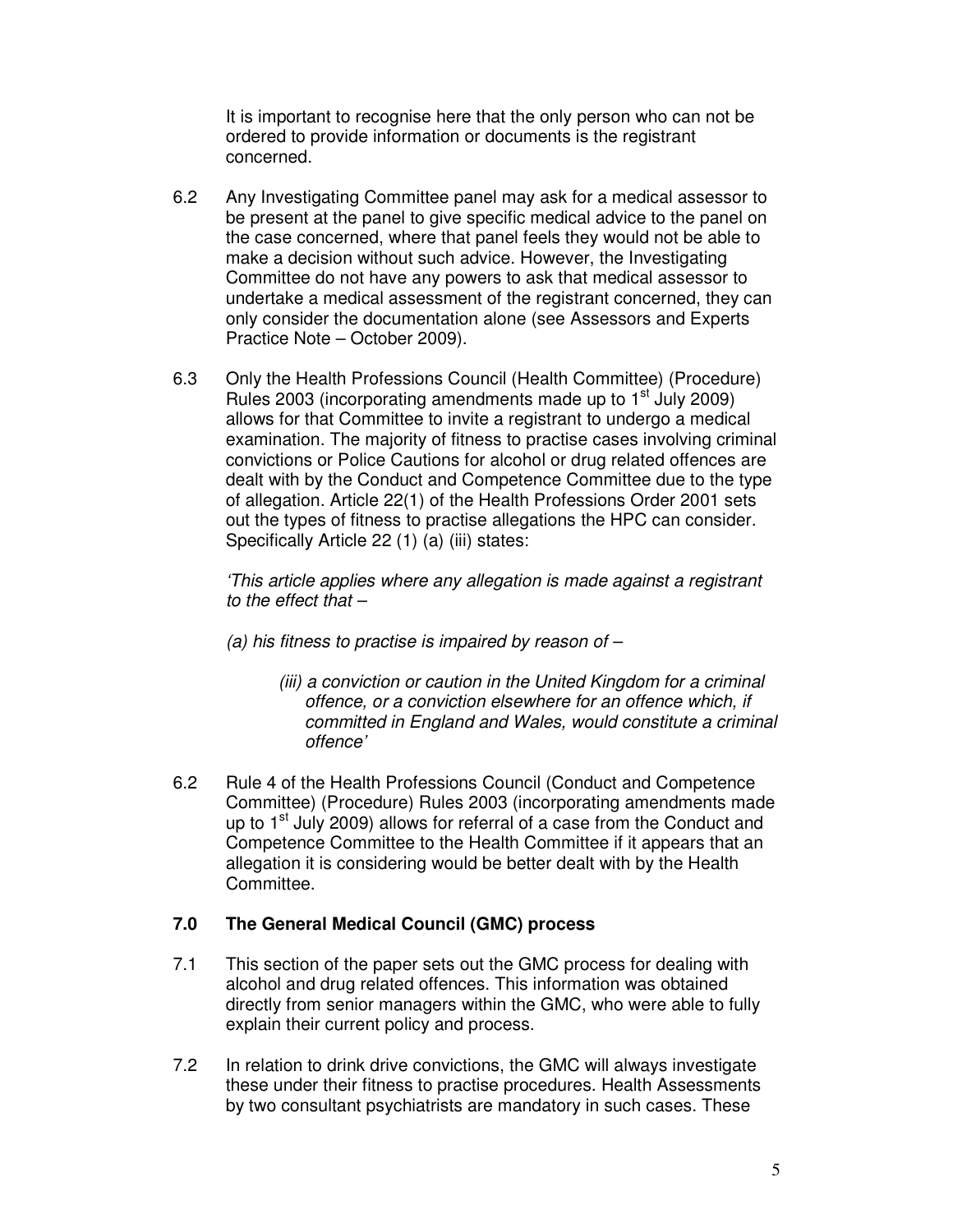cases will typically be concluded by way of a Warning (which is published on a List of Registered Medical Practitioners -LRMP, that lasts for 5 years but does not constitute impaired fitness to practise) or by an undertaking which is a supervisory arrangement whereby a Doctor's health is monitored on an ongoing basis. Undertakings signify health concerns and that the Doctor's fitness to practise is impaired. The most serious cases may be referred to a Fitness to Practise Panel but the GMC commented that this is not a typical outcome.

- 7.3 Any drug related criminal offences are also investigated under the GMC's Fitness to Practise procedures and Health Assessments will typically be undertaken to assess whether the Doctor has an underlying health problem.
- 7.4 The GMC stated that they have more convictions for drink driving than any other conviction type.
- 7.5 In the case of applicants for GMC registration, drink driving offences and drug related cautions/convictions can be either declared by the applicant or notified to them by a third party, e.g. employer, Police, medical school. The GMC are of the view that most are self declared but don't have any figures to confirm this.
- 7.6 The GMC stated that the majority of offences are dealt with under the GMC's minor offences guidance as they are single occurrences. The GMC's usual procedure would be to obtain a statement from the applicant about the circumstances of the offence, evidence of the offence (CRB check and/or certificate of caution/conviction), and, where relevant a letter from the applicant's GP confirming whether they have any drink or drug addiction issues. Cases are logged on a spreadsheet set up for this purpose and a decision is signed off by two Assistant Registrars. The Assistant Registrar may grant the application, refuse the application, seek further information from the applicant or a third party, or refer to a Registration Panel for advice.

### **8.0 The General Chiropractic Council (GCC) process**

- 8.1 This section of the paper sets out the GCC process for dealing with alcohol and drug related offences. This information was obtained directly from the GCC, who were able to fully explain their current policy and process.
- 8.2 Individuals applying for registration to the GCC (including initial, retention, restoration to the Register as well as transfer from non practising to practising registration) must, as part of their registration application, give details of any convictions or cautions they have received irrespective of when they occurred.
- 8.3 In all cases where there is a drink or drug related offence the GCC's Registrar insists that the applicant attends a consultant psychiatrist for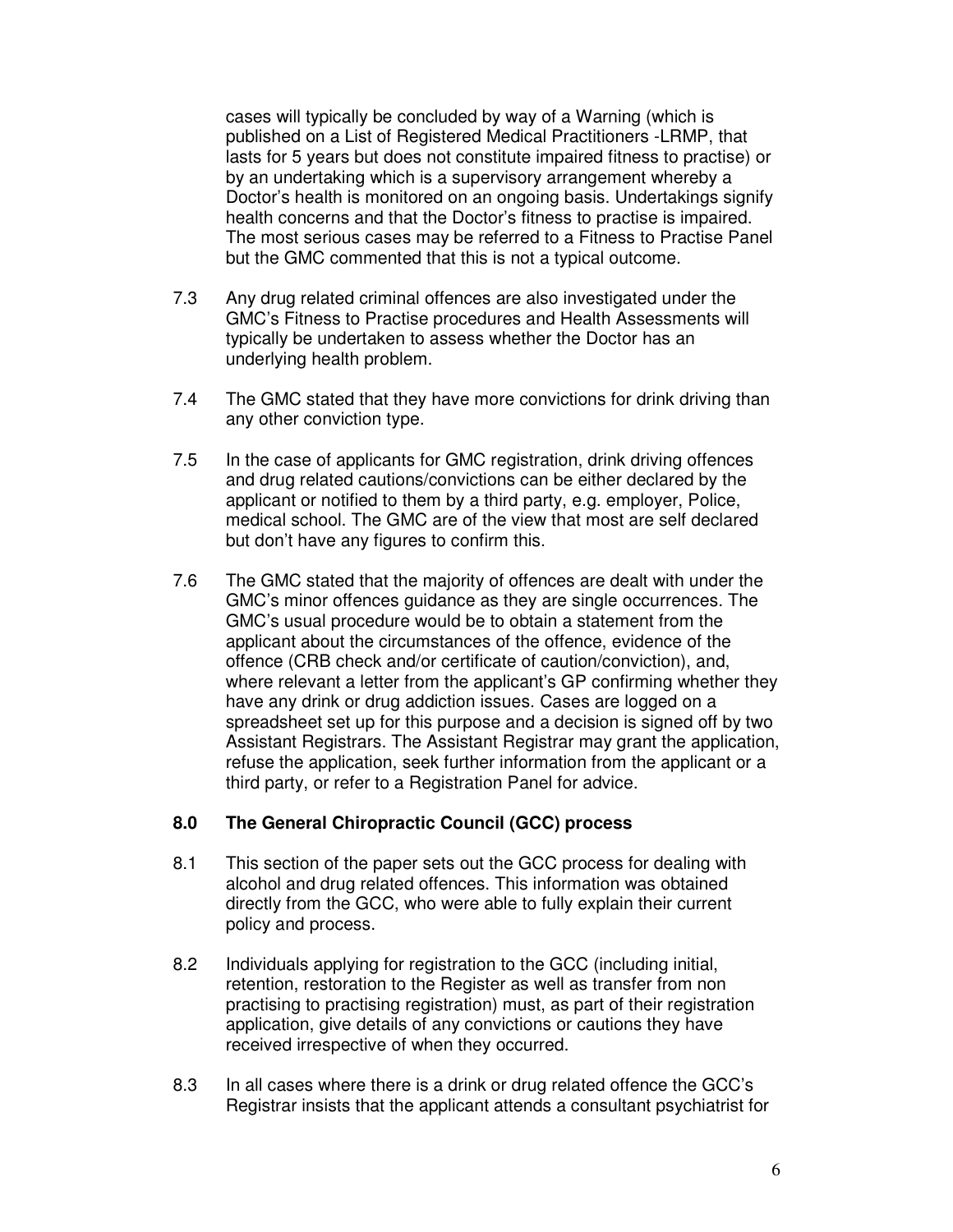a health assessment. This is to determine whether or not there is an underlying health problem that would cause concern to the Registrar, who must be as sure as possible that the applicant is both physically and mentally fit before registering them.

8.4 Once registered, drink/ drug related criminal convictions/ cautions or complaints about use of alcohol or drugs are considered by the GCC's Investigating Committee, which always ask the registrant to undergo a health assessment/tests.

### **9.0 The Nursing and Midwifery Council (NMC) process**

- 9.1 In July 2010, the NMC issued a policy<sup>1</sup> for dealing with nurses and midwifes who have received a caution or conviction for an alcohol or drug related offence. The policy states that it applies in respect of nurses and midwives applying for admission, renewal or readmission to the Register
- 9.2 For first offences, the nurse or midwife will be invited to provide a reference from their GP, a nurse practitioner or occupational health physician, confirming they are medically fit to practise.
- 9.3 For second and subsequent offences the nurse will be invited to a medical assessment undertaken by a Medical Examiner (ME). The ME will examine the applicant and provide a comprehensive written report indicating their opinion regarding the health of the applicant. The report is to help in the decision of whether the person is fit to practise, either generally or in a limited way, and may include recommendations about the forward management of the case.

# **10.0 What are the costs?**

 $\overline{a}$ 

- 10.1 Last year the HPC received 26 fitness to practise cases that related to alcohol and/or drug related criminal offences and 21 self referrals. If the HPC were to adopt a similar approach to the GMC or GCC and ask that in all 47 cases of fitness to practise and self referral cases, registrants concerned should undergo an independent health assessment, it's likely that this would have a significant cost implication to the HPC as well as potentially causing delay to the case.
- 10.2 It's difficult to estimate the cost of a health assessment as the time required to by the practitioner to undertake such an assessment will vary due to the nature of the alcohol or drug related offence. The

<sup>1</sup> http://www.nmc-uk.org/Documents/Registration/drug%20and%20alcohol%20 policy.pdf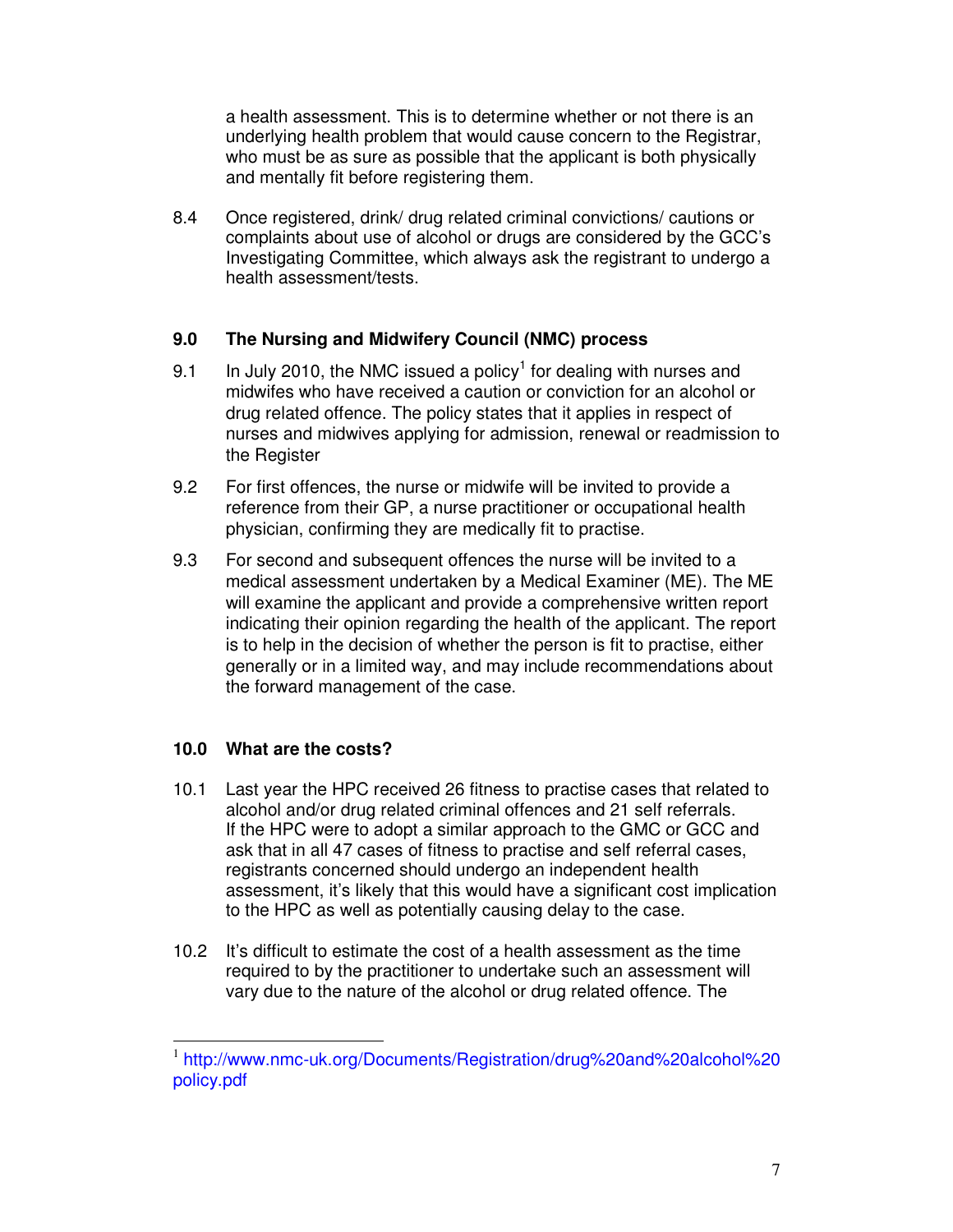amount of time spent assessing each registrant will vary as will the length of any report produced.

- 10.3 If an average assessment by a registered medical practitioner were to cost in the region of £1,600 this would amount to a cost of £75,200 per annum to deal with the 47 fitness to practise and self referral cases received last year.
- 10.4 Additional costs would also be incurred by the HPC if it were to adopt a similar approach to the NMC when considering applications for registration where the individual concerned has received a caution or conviction for an alcohol or drug related offence. Currently, such cases are considered by a Registration Panel to determine whether or not the applicant should be registered. Additional costs would be incurred if a medical assessment by a Medical Examiner is also to be undertaken.

### **11.0 Conclusions**

- 11.1 The HPC received a small number of cases last year that related to criminal convictions or Police Cautions for alcohol or drug related offences. In total, 772 fitness to practise cases were received and only 26 of these related to alcohol or drug related criminal offences, which amounts to 3% of all the cases received.
- 11.2 In considering the HPC's mechanisms for dealing with alcohol or drug related offences, the Committee may wish to take into account the following:
	- o whether it would be disproportionate to require every registrant involved in such cases to undergo a medical assessment given the potential costs involved to do so
	- o that the HPC cannot currently compel a registrant to consent to a medical assessment in such cases
	- $\circ$  the wider implications for example, a conviction or Police caution for a drink drive/ drug related offence does not necessarily indicate that a registrant has an underlying health issue
	- o any implications of drawing such inferences in these types of cases
	- o HPC Panels consider all allegations thoroughly, but in cases such as these, also take into account whether the evidence provided demonstrates that the registrants' ability to practice safely and effectively has been compromised. The brochure 'Managing your fitness to practise' provides further guidance on this subject.
	- $\circ$  The approach that HPC takes in this area aims to be fair, balanced and proportionate
- 11.3 However, the Committee should also take into account that an assessment by an independent medical practitioner at an early stage